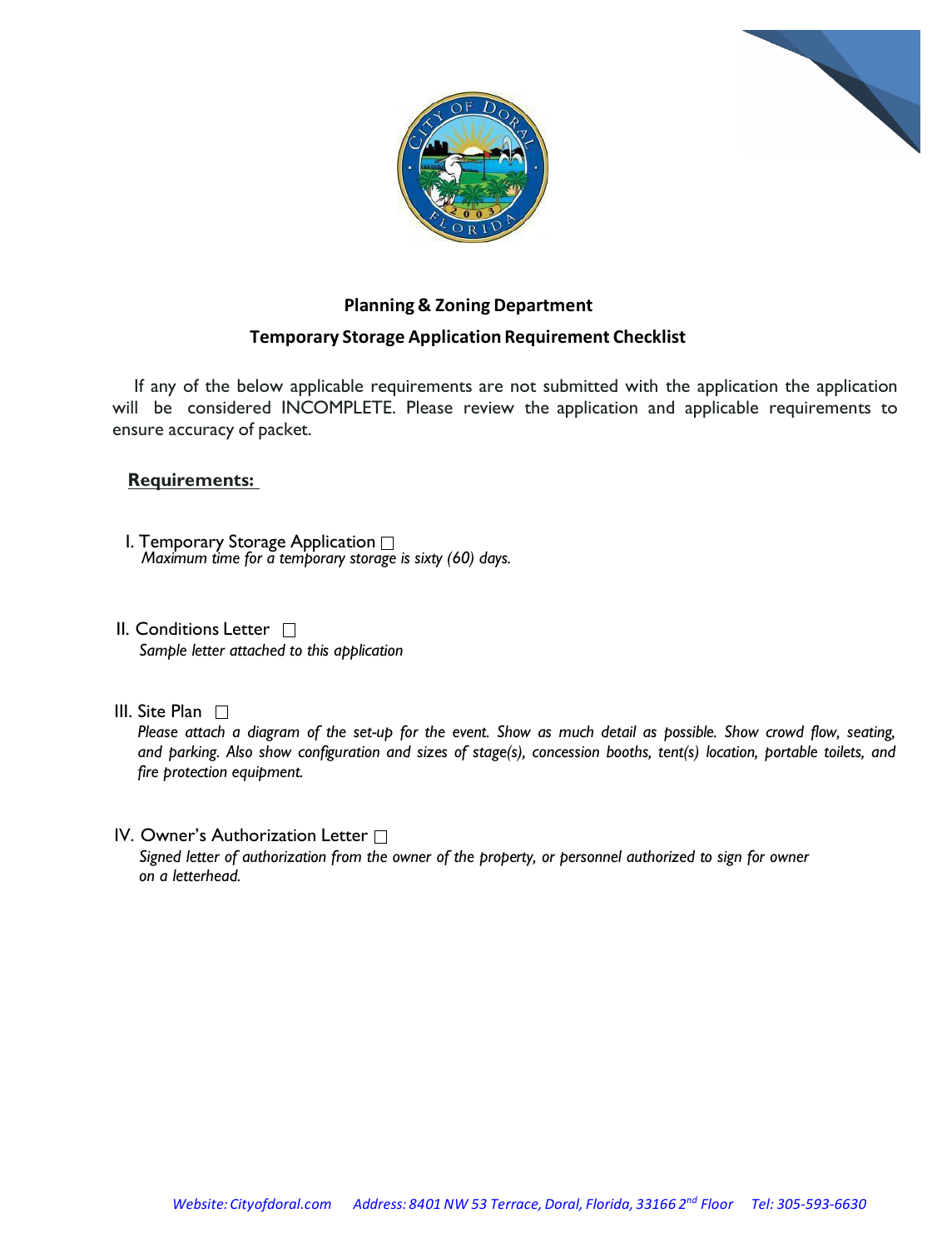



Location Type: Public Property  $\Box$  Private Property  $\Box$ 

## **City of Doral Temporary Storage Application**

| Reason for Storage: and the storage of the state of the state of the state of the state of the state of the state of the state of the state of the state of the state of the state of the state of the state of the state of t |                                                                                                                                                                                                                                |  |  |
|--------------------------------------------------------------------------------------------------------------------------------------------------------------------------------------------------------------------------------|--------------------------------------------------------------------------------------------------------------------------------------------------------------------------------------------------------------------------------|--|--|
|                                                                                                                                                                                                                                |                                                                                                                                                                                                                                |  |  |
|                                                                                                                                                                                                                                |                                                                                                                                                                                                                                |  |  |
|                                                                                                                                                                                                                                |                                                                                                                                                                                                                                |  |  |
|                                                                                                                                                                                                                                |                                                                                                                                                                                                                                |  |  |
| <b>Applicant Information</b>                                                                                                                                                                                                   |                                                                                                                                                                                                                                |  |  |
|                                                                                                                                                                                                                                |                                                                                                                                                                                                                                |  |  |
|                                                                                                                                                                                                                                |                                                                                                                                                                                                                                |  |  |
|                                                                                                                                                                                                                                |                                                                                                                                                                                                                                |  |  |
| <b>Promoter/Company Information</b>                                                                                                                                                                                            |                                                                                                                                                                                                                                |  |  |
|                                                                                                                                                                                                                                |                                                                                                                                                                                                                                |  |  |
|                                                                                                                                                                                                                                | Store Address: City: City: City: City: City: City: Change and State: Community: Community: Community: Community: Community: Community: Community: Community: Community: Community: Community: Community: Community: Community: |  |  |
|                                                                                                                                                                                                                                |                                                                                                                                                                                                                                |  |  |
| FOR OFFICE USE ONLY - DO NOT WRITE BELOW THIS LINE                                                                                                                                                                             |                                                                                                                                                                                                                                |  |  |
| Approved Denied                                                                                                                                                                                                                |                                                                                                                                                                                                                                |  |  |
|                                                                                                                                                                                                                                |                                                                                                                                                                                                                                |  |  |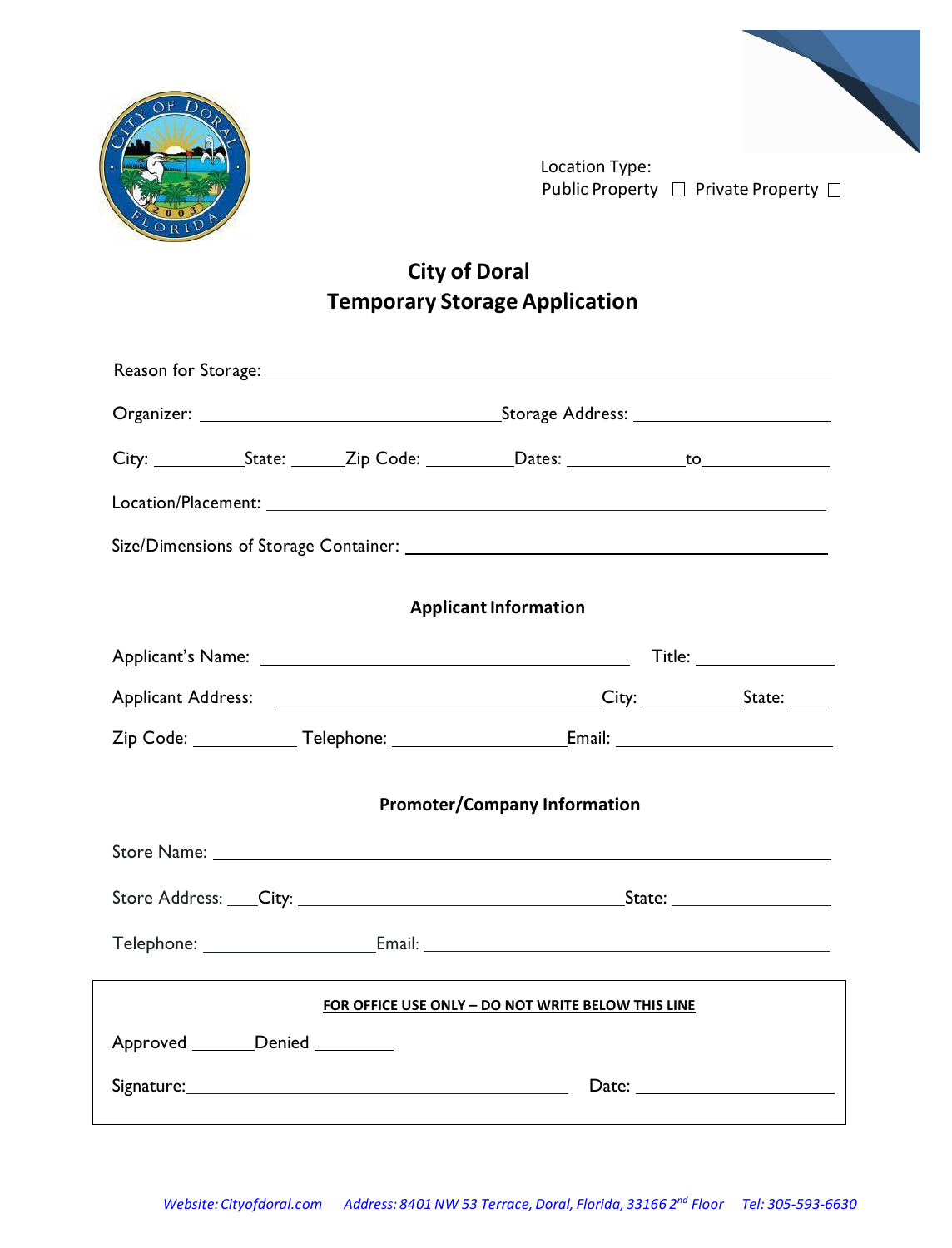This temporary storage container permit is approved subject to the following conditions:

- 1) The area surrounding the temporary storage container shall be kept clean at all times.
- 2) Violation of this condition will result in a code compliance citation or revocation of the temporary permit.